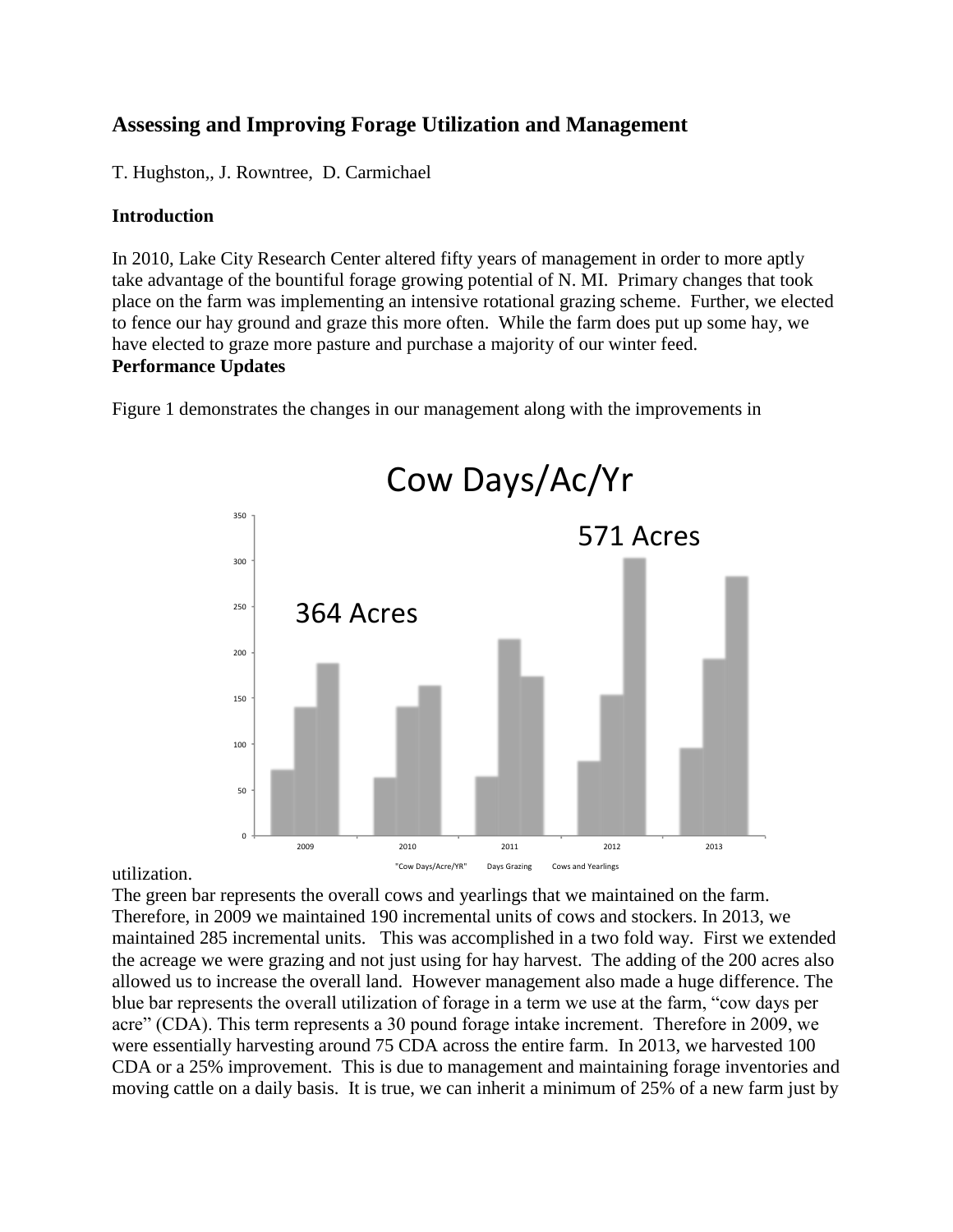rotationally grazing. Also, the red bar in the figure represents the days spent grazing. In 2013, we grazed for approximately 185 days or just slightly over six months. As you are aware, this region has had unseasonably dry weather for the last two years. So our overall goal is to graze a minimum of 210 days, which was accomplished in 2011 under lighter carrying capacities and more ideal precipitation. In 2014, we are continuing to manage somewhere in the 300 animal unit area on the 571 grazeable acres. We hope to continue to gain higher utilization and graze through December this year.

## **Grazing Wedges**

One way we are hoping to gain great utilization of our forage resource is through more accurate and updated forage inventories. The estimated dry matter per acre are then put into mathematical equations that give us updated forage mass on our different pastures. These can be seen in the next series of figures. Each pasture is given an estimated CDA which allows us to see ongoing level of stockpile the forage is gaining. We use 80 CDA as a beginning point to graze. Having the up to date forage inventories now gives us an accurate path on which pastures we should head next to versus just rotating in a predictable rotation. By grazing the forage at the peak combination of quality and quantity we will more aptly direct which production group grazes where and know our overall pasture utilization from year to year.